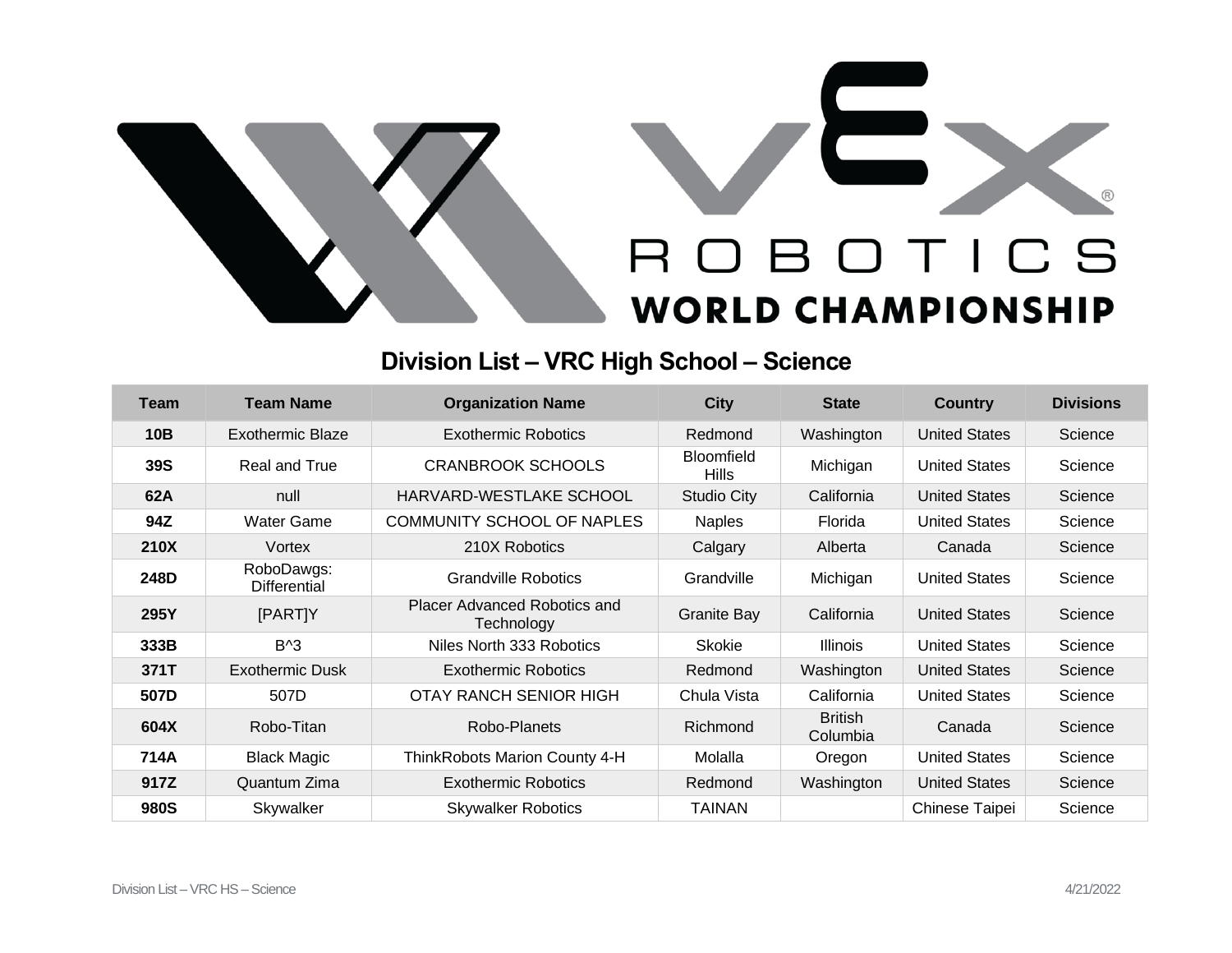| <b>Team</b> | <b>Team Name</b>                          | <b>Organization Name</b>               | <b>City</b>          | <b>State</b>               | <b>Country</b>       | <b>Divisions</b> |
|-------------|-------------------------------------------|----------------------------------------|----------------------|----------------------------|----------------------|------------------|
| 1022A       | <b>Claremont Robotics</b>                 | <b>Claremont Secondary School</b>      | Victoria             | <b>British</b><br>Columbia | Canada               | Science          |
| 1082C       | Le Fishe                                  | Lovejoy High School                    | Lucas                | Texas                      | <b>United States</b> | Science          |
| 1166J       | King Joe                                  | Lutheran High School                   | Parker               | Colorado                   | <b>United States</b> | Science          |
| 1267X       | Knights                                   | Delaware County Christian School       | Newtown<br>Square    | Pennsylvania               | <b>United States</b> | Science          |
| 1462A       | Warriors                                  | Penn Trafford High School              | <b>Harrison City</b> | Pennsylvania               | <b>United States</b> | Science          |
| 1588X       | Intergalactic                             | Wood River High School                 | Hailey               | Idaho                      | <b>United States</b> | Science          |
| 1893A       | <b>Baltimore</b><br>Polytechnic Institute | <b>Baltimore Polytechnic Institute</b> | <b>Baltimore</b>     | Maryland                   | <b>United States</b> | Science          |
| 2075A       | {Access Denied}                           | <b>VRC</b>                             | Fremont              | California                 | <b>United States</b> | Science          |
| 2142E       | The Flat Earth<br>Society                 | John Bapst Memorial High School        | Bangor               | Maine                      | <b>United States</b> | Science          |
| 2373J       | JOB3Y - Lake<br>Robotics                  | Clear Lake High School                 | League City          | Texas                      | <b>United States</b> | Science          |
| 2496R       | <b>BHS Robopatties R</b>                  | Arnold O. Beckman High School          | Irvine               | California                 | <b>United States</b> | Science          |
| 2602H       | Hopkinetics Hydra                         | <b>Hopkinton High</b>                  | Hopkinton            | Massachusetts              | <b>United States</b> | Science          |
| 2775J       | Jackson Area<br><b>Robotics</b>           | Jackson Area Robotics                  | Jackson              | <b>Tennessee</b>           | <b>United States</b> | Science          |
| 3017F       | Henley 3017F                              | <b>Henley High School</b>              | <b>Klamath Falls</b> | Oregon                     | <b>United States</b> | Science          |
| 3142P       | Zip Ties and Duct<br>Tape                 | Paideia School                         | Atlanta              | Georgia                    | <b>United States</b> | Science          |
| 3260P       | <b>SHARP</b>                              | Sarah Heinz House                      | Pittsburgh           | Pennsylvania               | <b>United States</b> | Science          |
| 3547A       | Virus: Midas                              | <b>Technology First</b>                | Monroe               | Michigan                   | <b>United States</b> | Science          |
| 3796H       | A Certain Robotics<br>Team                | J. L. Mann High Academy                | Greenville           | South Carolina             | <b>United States</b> | Science          |
| 4100D       | Falcons                                   | East River High                        | Orlando              | Florida                    | <b>United States</b> | Science          |
| 4326B       | brüh                                      | Elkhorn South High School              | Omaha                | Nebraska                   | <b>United States</b> | Science          |
| 4478F       | F.R.E.D.                                  | Masuk High School                      | Monroe               | Connecticut                | <b>United States</b> | Science          |
| 4886S       | <b>String Theory</b>                      | <b>Thetford Academy</b>                | Thetford<br>Center   | Vermont                    | <b>United States</b> | Science          |
| 5150H       | Mad Hatters - Havoc                       | Danbury High School                    | Danbury              | Connecticut                | <b>United States</b> | Science          |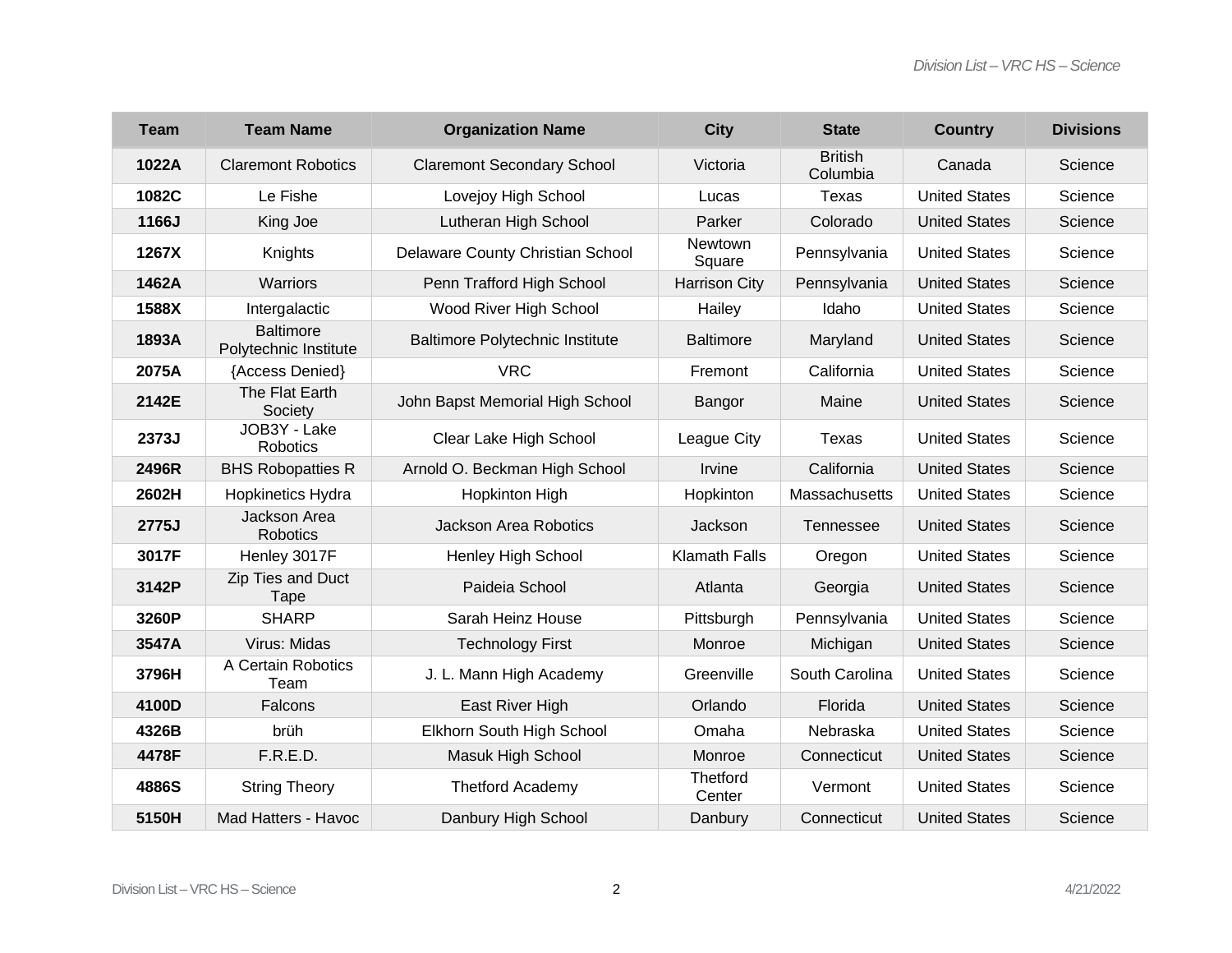| <b>Team</b> | <b>Team Name</b>                                              | <b>Organization Name</b>                  | <b>City</b>          | <b>State</b>               | <b>Country</b>       | <b>Divisions</b> |
|-------------|---------------------------------------------------------------|-------------------------------------------|----------------------|----------------------------|----------------------|------------------|
| 5327V       | Gael Force V                                                  | Dublin High School                        | Dublin               | California                 | <b>United States</b> | Science          |
| 5686E       | Echo                                                          | Mazama High School                        | <b>Klamath Falls</b> | Oregon                     | <b>United States</b> | Science          |
| 6008C       | C U Later                                                     | North Union High School                   | Richwood             | Ohio                       | <b>United States</b> | Science          |
| 6238B       | <b>T-Rex Mechs</b>                                            | Kuna High School                          | Kuna                 | Idaho                      | <b>United States</b> | Science          |
| 6627A       | Knight Time Bots A                                            | Foothill High                             | Santa Ana            | California                 | <b>United States</b> | Science          |
| 6891W       | <b>Winter Bros</b>                                            | Faith Lutheran High School                | Las Vegas            | Nevada                     | <b>United States</b> | Science          |
| 7121E       | <b>Maverick Robotics</b>                                      | Archbishop Edward Mccarthy High<br>School | Southwest<br>Ranches | Florida                    | <b>United States</b> | Science          |
| 7316G       | Got Any Grapes?                                               | Firestone High School                     | Akron                | Ohio                       | <b>United States</b> | Science          |
| 7479B       | <b>Hillcrest Arise</b>                                        | <b>Hillcrest Christian College</b>        | Clyde North          |                            | Australia            | Science          |
| 7870B       | <b>Material Gworlz</b>                                        | Coronado High School                      | Henderson            | Nevada                     | <b>United States</b> | Science          |
| 8110D       | Dapper Droids                                                 | <b>Mankato West Robotics</b>              | Mankato              | Minnesota                  | <b>United States</b> | Science          |
| 8349K       | Kodak                                                         | Gateway Academy To Innovation &<br>Tech.  | Hopkinsville         | Kentucky                   | <b>United States</b> | Science          |
| 8771Z       | <b>Calabasas Robotics</b>                                     | Calabasas High School                     | Calabasas            | California                 | <b>United States</b> | Science          |
| 8861D       | Steel Panthers 4                                              | International School Bangkok              | Pakkret              |                            | Thailand             | Science          |
| 9039N       | <b>BBRC:</b> qwertyuiop                                       | <b>Brandywinebots Robotics Club</b>       | Wilmington           | Delaware                   | <b>United States</b> | Science          |
| 9181M       | Matéo                                                         | Seaquam Secondary                         | Delta                | <b>British</b><br>Columbia | Canada               | Science          |
| 9257X       | X-Factor                                                      | Covington Catholic High School            | <b>PARK HILLS</b>    | Kentucky                   | <b>United States</b> | Science          |
| 9457X       | Your Ex                                                       | Mankato East Senior High                  | Mankato              | Minnesota                  | <b>United States</b> | Science          |
| 9909Y       | Eureka!                                                       | Middletown High School                    | Middletown           | Connecticut                | <b>United States</b> | Science          |
| 11124W      | Wonder                                                        | Elyria High School                        | Elyria               | Ohio                       | <b>United States</b> | Science          |
| 11775C      | <b>Granbury MCJROTC</b>                                       | <b>Granbury High School</b>               | Granbury             | Texas                      | <b>United States</b> | Science          |
| 15376D      | Vortex 3S                                                     | ÉCole Secondaire Des Trois-<br>Saisons    | Terrebonne           | Quebec                     | Canada               | Science          |
| 16610C      | mid                                                           | Roboedu                                   | East York            | Ontario                    | Canada               | Science          |
| 18777F      | <b>FULGOR</b>                                                 | Groupe Scolaire Al Jabr                   | Fès                  |                            | Morocco              | Science          |
| 21417B      | ROBOKAUZ -<br>Intercept                                       | Robokauz                                  | Indianapolis         | Indiana                    | <b>United States</b> | Science          |
| 23880D      | Axolotls                                                      | Lyons Twp High Sch                        | LaGrange             | <b>Illinois</b>            | <b>United States</b> | Science          |
| 29760C      | $\mathcal{O}(\widehat{S})\widehat{m}(\widehat{O})\widehat{S}$ | Shasta Charter Academy                    | Redding              | California                 | <b>United States</b> | Science          |